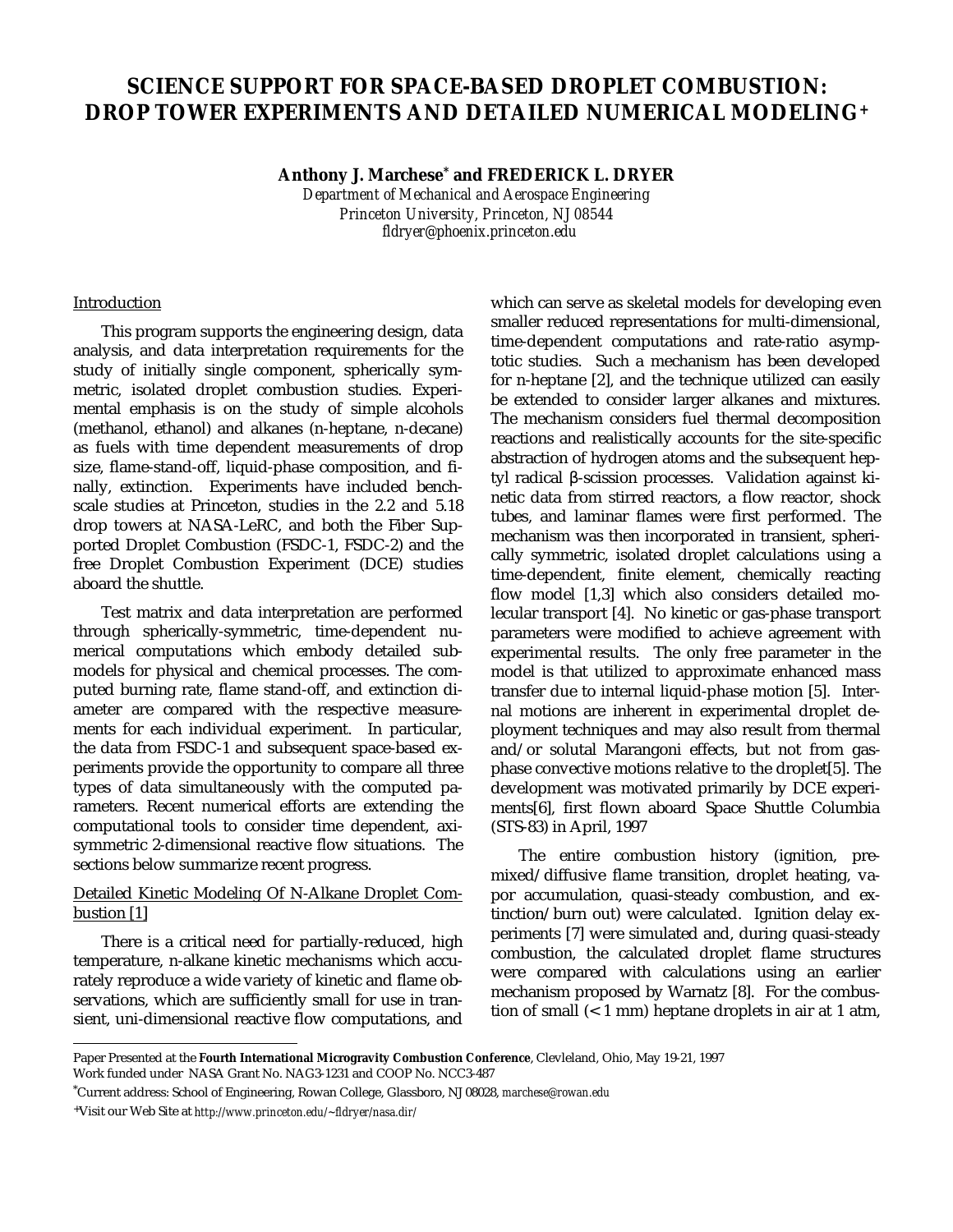the model predicts very small extinction diameters which is consistent with the results of Hara and Kumagai [9] and Yang and Avedisian [10] who observed either "burn-out" (i.e. extinction diameter too small to measure) or extinction diameters of less than 100 microns.

The DCE experiments consider large (1 - 5 mm), single component (n-heptane) droplets burned in  $He/O<sub>2</sub>$  oxidizing environments of various  $O<sub>2</sub>$  content at atmospheric and sub-atmospheric pressures. Reduced pressures and inert substitution reduce sooting propensity and increase extinction diameters [11,12], thus enabling accurate experimental measurements which are not perturbed by sooting effects.

Figure 1 compares the species and temperature calculated using the new mechanism and the semiempirical mechanism of Warnatz and reveals a dramatic difference in the  $C_2$  and  $C_3$  intermediate distributions. In terms of maximum mass fraction, the new mechanism predicts an increase in  $C_2H_4$  and  $C_2H_2$  production by factors of 8 and 3, respectively, and a 4-fold decrease in maximum  $C_3H_6$  mass fraction. However, both mechanisms predict a similar flame position (location of maximum flame temperature) and similar distributions of major species  $(O_2, CO, CO_2)$ .



**Figure 1.** Calculated temperature and gas phase species  $C_7H_{16}$ ,  $O_2$ ,  $C_2H_4$ ,  $C_2H_2$ ,  $C_3H_6$ , and CO for the combustion of an n-heptane droplet at 1.0 second after ignition in an oxidizing environment of 40% O2 / 60% He at 0.25 atm.

The latter result is consistent with the diffusion flame modeling study of Bui-Pham and Seshadri [13] where temperature and major species measurements were reasonably reproduced using the Warnatz mechanism. For the intermediate  $C_2$  and  $C_3$  species, the new mechanism also appears to be in better qualitative

agreement with the experimental measurements of Hamins and Seshadri [14]. There, the measured ordering of these compounds was  $C_2H_4 > C_2H_2 > C_3H_6$ . At the conditions of Fig. 1, the reaction responsible for the largest percentage of fuel consumption (23.96%) was thermal decomposition:

$$
C_7H_{16} \to C_2H_5 + 1 - C_5H_{11}.
$$

The second-leading consumption reaction (17.36%) was the H-atom abstraction via H radical attack leading to 2-heptyl:

$$
C_7H_{16} + H \rightarrow 2 - C_7H_{16} + H_2.
$$

In overall terms, fuel thermal decomposition accounted for 50.2% of all the fuel consumption, while all of the fuel + H radical attack reactions accounted for an additional 46.6%. The only other class of reactions responsible for greater than 1% of the overall fuel consumption were the  $fuel + CH_3$  radical attack reactions. These observations are important to further reduction of the mechanism and emphasize the significance of decomposition in large-hydrocarbon diffusion flames.

## OH\* Chemiluminescence Imaging Of Microgravity Droplet Flames [15]

In hydrocarbon flames, the following reaction is known to be a principal source of electronically-excited hydroxyl radicals, OH\* [16]:

 $CH(^{2}\Pi_{u}) + O_{2} (^{3}\Sigma_{g}) \xrightarrow{k_{1}} CO(^{1}\Sigma^{+}) + OH^{*}({}^{2}\Sigma^{+}).$ 

The OH\* radicals are consumed through the competing reactions:

$$
OH*(^{2}\Sigma^{+}) + M \xrightarrow{k_{2}} OH(^{2}\Pi) + M
$$

$$
OH*(^{2}\Sigma^{+}) \xrightarrow{k_{3}} OH(^{2}\Pi) + hv
$$

where the former reactions correspond to quenching by various collisional partners, M, and the last reaction corresponds to the electronic transition  ${}^{2}\Sigma^{+} - {}^{2}\Pi$  which is observed as an ultraviolet OH emission band at 306.4 nm.

Chemiluminescence measurements, along with detailed predictions of electronically-excited hydroxyl radical concentration, have been demonstrated as a means of quantitatively comparing experimental and computed flame position and structure [15]. The procedure is applied in DCE, where an intensified array video camera is used to measure OH\* chemiluminescence within the droplet diffusion flame [6]. To develop and validate the approach, isolated microgravity droplet combustion experiments were conducted in drop towers using n-heptane and methanol fuels. Hydroxyl chemiluminescence chemistry was incorporated into a detailed droplet combustion model, thus yielding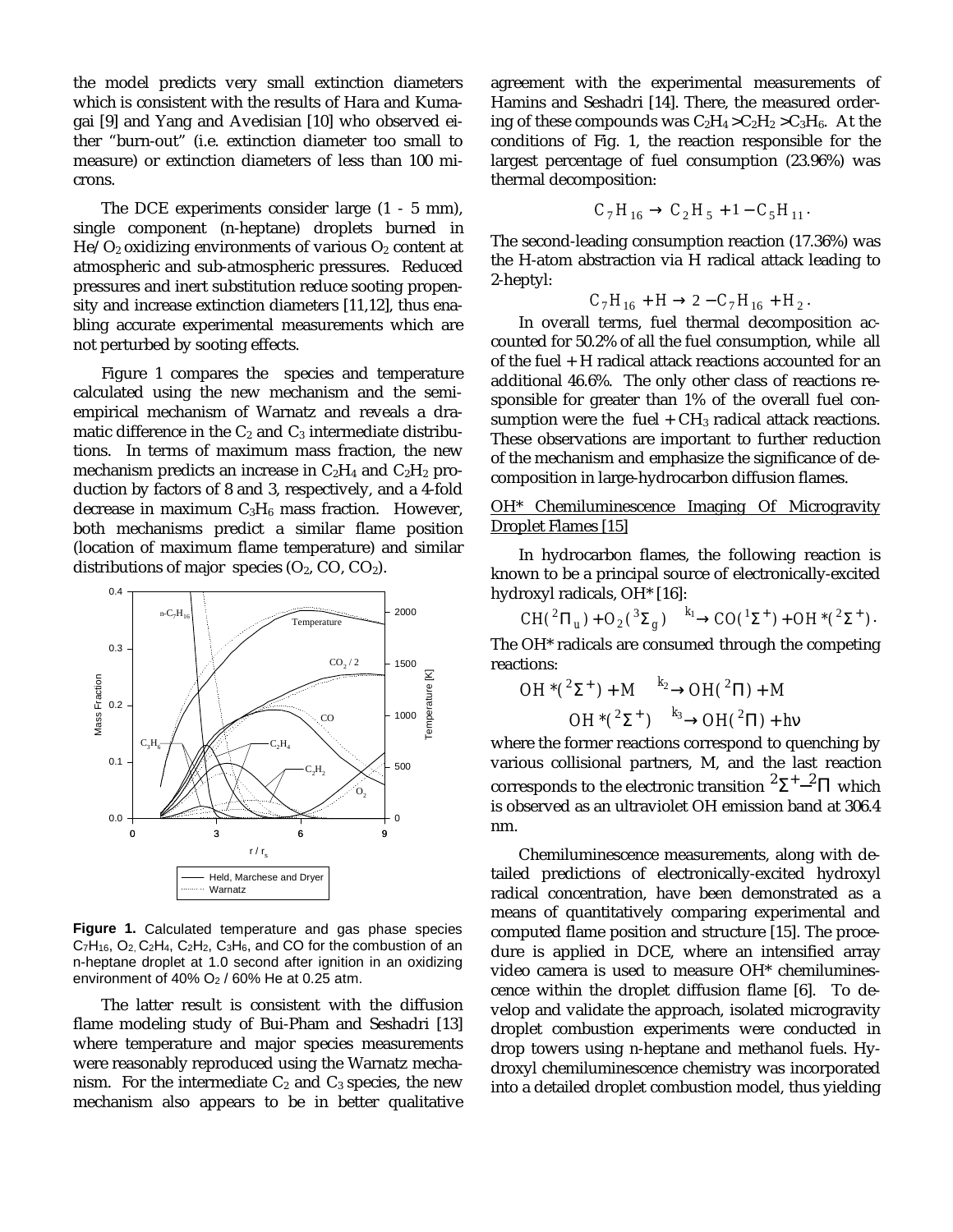OH\* as one of the predicted parameters. The chemiluminescence mechanism is discussed elsewhere [1].

Tests were conducted using similar, but separate experimental rigs in the 2.2 second and 5.18 second Zero Gravity Facility (ZGF) drop towers at NASA-LeRC. The generic design of the rigs is described in detail elsewhere [1]. A high speed motion picture camera recorded black and white, back-lit droplet images at 200 frames per second. The OH\* radical chemiluminescence images were acquired using a Xybion ISG-250 intensified-array CCD video camera fitted with a 50 mm, UV lens and narrow band interference filter centered at 310 nm (full-width, half-maximum of 10 nm). The Xybion video (and high-speed camera) images were analyzed using a PC-based image analysis system.

To reconstruct the desired OH\* emission-intensity distribution, F(r), given the measured line-of-site projection, P(r), the inverse Abel transform was performed:

$$
F(r) = -\frac{1}{\pi} \int_{r}^{\infty} \frac{P(\rho)}{(\rho^2 - r^2)^{1/2}} d\rho
$$

where P'(r) is the derivative of P with respect to radius, r. A least-squares smoothing algorithm was first applied to the data, followed by the three-point Abel deconvolution algorithm**.**



**Figure 2.** Comparison of computed mass fractions of species v. radial position, with the normalized experimental OH\* distribution at 1 second after ignition. Fuel: n-heptane; Initial diameter: 1.9 mm; Environment: 40% O<sub>2</sub>/60% He, 0.25 Atm.

The numerical model predicts the peak CH mass fraction to be very near the radius of maximum flame temperature, where the  $O_2$  mass fraction also approaches zero (Fig. 2). Thus, in accordance with the  $CH + O_2 \rightarrow CO + OH$  \* route of OH<sup>\*</sup> production, the model predicts the peak OH\* mass fraction (and, consequently the peak OH\* emission) to occur at a slightly greater radius than that of the maximum flame temperature. Note that the OH\* and CH profiles within the flame are very narrow and better define flame features that the temperature profile, which is much less well defined in terms of peak shape.

The data analysis procedure outlined above was also applied to methanol droplet combustion, with similar modifications of an earlier developed numerical model [5**,** 15]. Methanol combustion produces very little CH radical, and examination of the reaction fluxes showed that the  $CH+O<sub>2</sub>$  reaction was not responsible for the production of OH\*. Rather, OH\* was produced (in the minute quantities necessary) through thermal excitation processes.

#### Drop Tower Experiments: Methanol/ Water Mixtures

In order to further experimentally validate the droplet combustion model for methanol, calculations were compared with initially pure methanol and methanol/water mixture droplet combustion experiments conducted in the 2.2 second drop tower facility at NASA-LeRC [17]. Tests were performed in oxidizing environments of  $18\% - 35\%$ O<sub>2</sub>/N<sub>2</sub> with initial liquid water contents of 0-20%. Instantaneous droplet diameter measurements were made using back-lit, high-speed photography, along with instantaneous flame position determined by monitoring chemiluminescence of electronically-excited hydroxyl radicals (OH\*), as described above. Burning rates and flame stand-off ratio time histories for a wide array of methanol and methanol/water droplet combustion conditions were compared with the model results.

In Fig. 3, the experimental data have been fivepoint averaged and both axes have been normalized by the initial diameter-squared since initial diameter of the droplets varied between 1000 and 1500 mm. The measured burning rate increases substantially with increasing oxygen content and agreement between measured and calculated diameter history is excellent.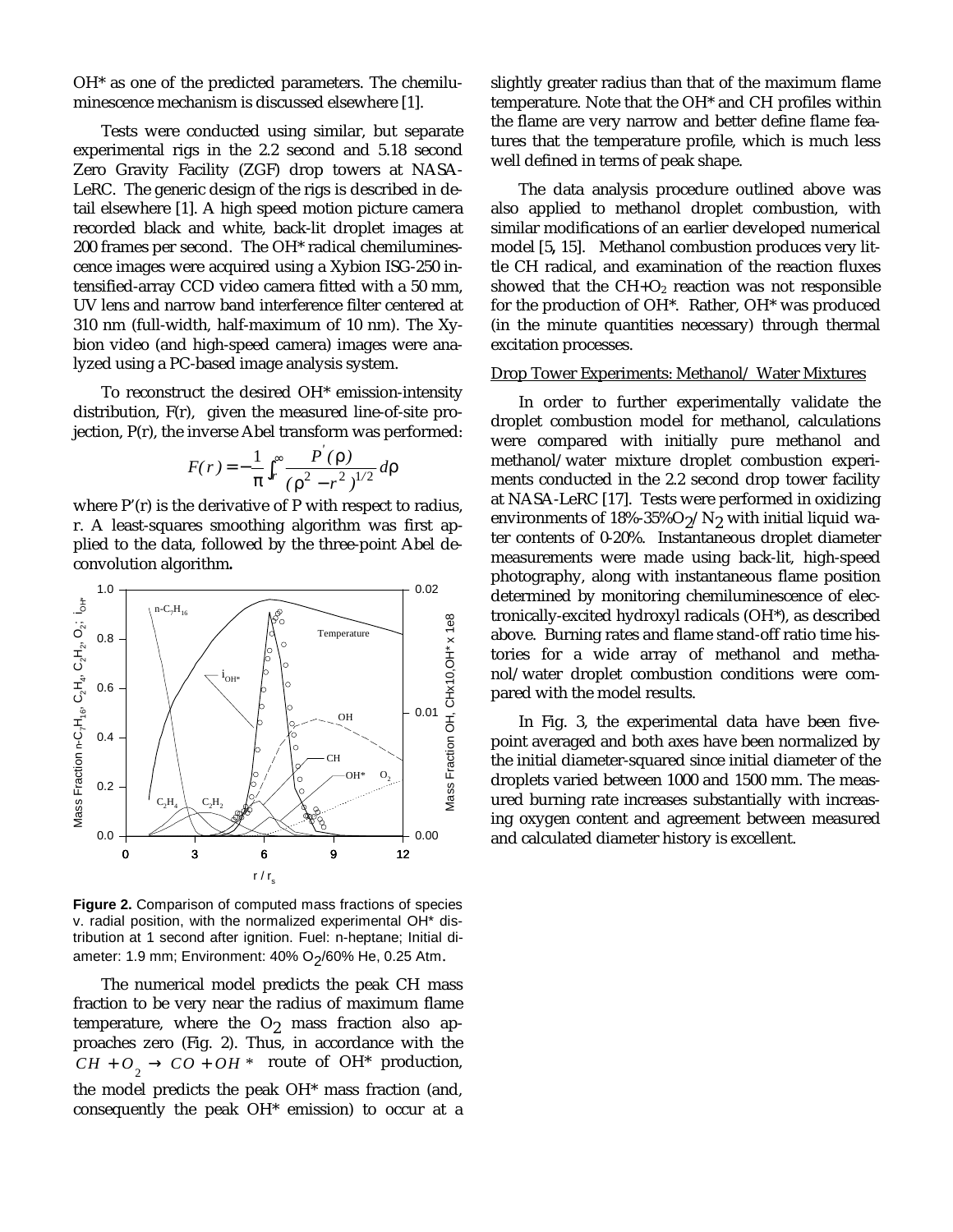

**Figure 3.** Experimental and numerically predicted data for initially pure methanol droplets burning in various nitrogen/oxygen environments at 1 atmosphere.

The flame position (Fig. 4) was measured using the OH\* chemiluminescence method as described in the previous section. In methanol droplet combustion, the flame position is expected to decrease with time once the droplet begins to re-vaporize water which is absorbed into the liquid phase earlier in the combustion process. The increased water within the flame zone decreases the flame temperature, which in turn causes the flame to move closer to the surface. In the experiments, the burn times were not sufficient to observe regasification of condensed water. Thus, after the initial transient period, the flame position was very nearly constant for each initial oxygen content.



**Figure 4.** Measured and predicted instantaneous flame position, d<sub>f</sub>/d<sub>s</sub>, for methanol droplets in 21%, 30%, and 35% O<sub>2</sub> with  $N<sub>2</sub>$  inert at 1 atm. pressure.

As expected, the flame position decreased with increasing oxygen content due to stoichiometry considerations. After an initial transient period, average normalized flame positions of 4.1, 3.6, and 3.4 were measured for oxygen contents of 21%, 30% and 35%, respectively. Thus in addition to accurately predicting the burning rate, the model simultaneously predicts the flame position to within one normalized diameter at each condition.

## Thermal Radiation Effects: FSDC-1 Results

In October 1995, the first ever space-based droplet combustion experiments, FSDC-1, were conducted aboard the Second United States Microgravity Laboratory (USML-2) mission, on Space Shuttle Columbia. Preliminary results for these experiments, which included methanol, methanol/water mixtures, heptane and heptane/ hexadecane mixtures as fuels, have been summarized earlier [18]. More recently, further numerical modeling for methanol and methanol/water experiments confirms that radiative effects are significant in experiments with initial diameters greater than 1 mm [19, 20]. For the first time, computed burning rate, flame stand-off, and extinction diameter are simultaneously compared with experiments.

To model the effect of non-luminous, radiative heat loss from the droplet flame, the gas phase conservation of energy was modified to include the radiative heat flux,  $q_R$  [1,19]. By considering the droplet and infinity as concentric spheres separated by a radiating medium, the formulation of Viskanta and Merriam [21,22] was used to calculate the divergence of the net radiative flux:

$$
\nabla \cdot q_R = \frac{1}{r^2} \frac{\partial}{\partial r} (r^2 q_R) = \kappa_P \Big[ 4 \sigma_B T_g^4 - G(r) \Big].
$$

The Planck-mean absorption coefficient,  $k_{P}$ , was calculated locally in space and time, from the calculated gas phase temperature and mole fractions of CO, CO2, and  $H_2O$ . To describe the variation in Planck-mean absorption coefficient with temperature for each of these species, polynomials were fitted to the curves presented in Tien [23].

Figures 5 and 6 are plots of diameter-squared and instantaneous burning rate, respectively, vs. time for 5 millimeter initial diameter methanol/water droplets.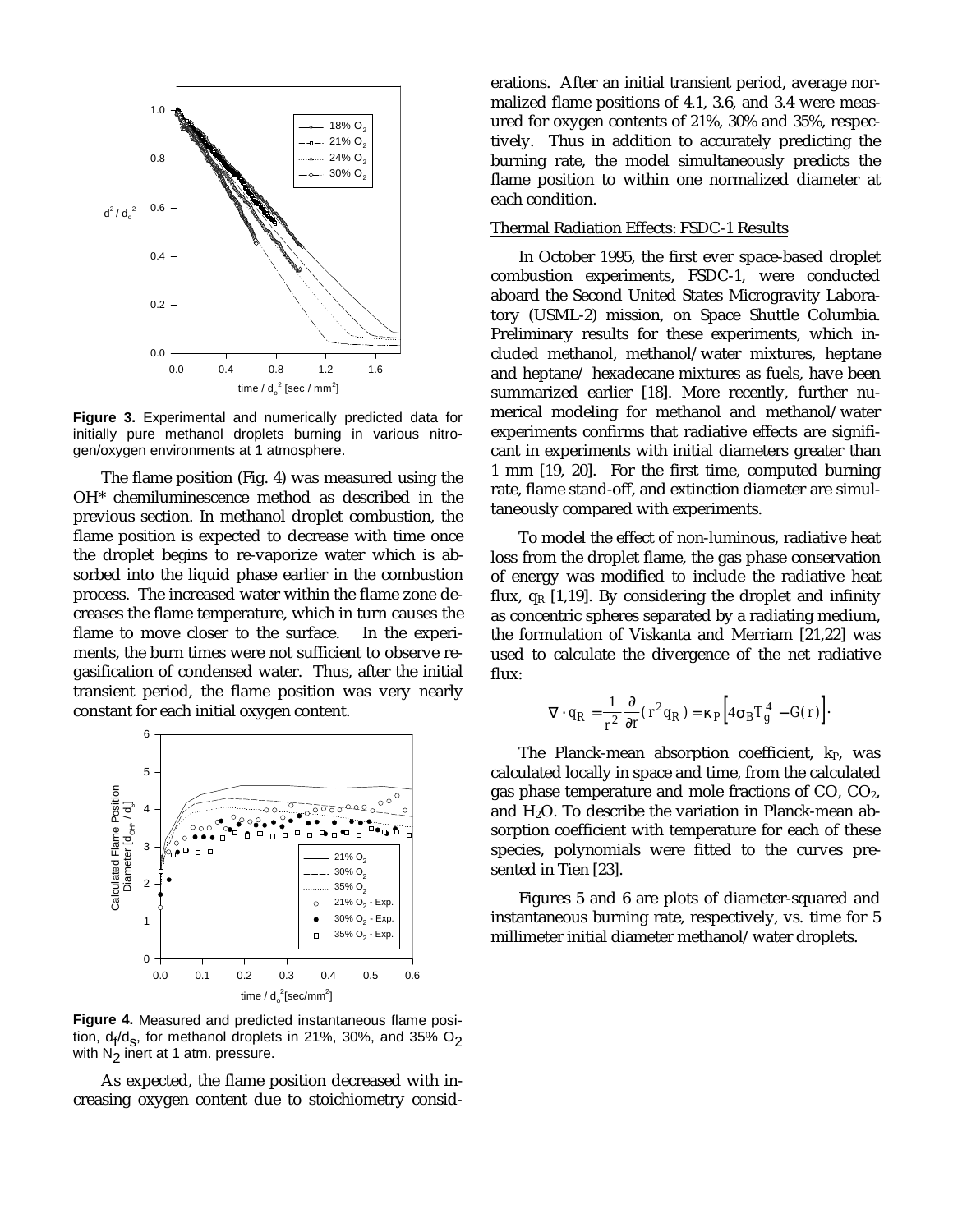

**Figure 5.** Measured and calculated diameter squared for 5 mm methanol/water droplets.

The results show that the extinction diameter increases and the burning rate decreases with increasing initial water content. The results also show that at initial droplet diameters of this size, the effect of radiation can no longer be ignored. In the calculations in which radiation is neglected, the numerical model greatly over-predicts the burning rate and under-predicts the extinction diameter. In the calculations that include radiative heat loss [1,19,20], the burning rate and extinction diameter show much better agreement with experiment.

It is interesting to note from Fig. 6 that radiation loss actually lessens the observed variation in burning rate with time. This result occurs since, early in the droplet lifetime when the diameter is largest, the burning rate is retarded primarily due to radiative heat loss, while later in the droplet lifetime, the burning rate is retarded by the re-vaporization of condensed phase water.

Figure 7 is a plot of the measured and calculated (including radiation) flame position for the experiments shown in Figs 5 and 6. Agreement between experiments and the model are quite remarkable. In each case, the quasi-steady flame position is calculated to within 0.5 normalized diameter of the experimental measurements. The calculated flame position is less sensitive to



**Figure 6.** Measured and calculated instantaneous burning rate for 5 mm methanol/water droplets.

radiation effects than the burning rate or extinction diameter. For example, for a 5 mm methanol droplet, the quasi-steady flame position decreases by roughly 10% due to radiation loss while the burning rate decreases by 40%.

Comparison of model results with drop tower experiments [17] as well as FSDC-1 results [18] show that because of radiation, the burning rate decreases for increasing initial diameters larger than about 1.5 mm. A similar dependence of burning rate on drop size has been observed in microgravity n-heptane droplet combustion experiments in which soot was produced and soot-shells were observed [24,25]. The results presented here, as well as computations in progress, clearly show that non-luminous radiation can significantly affect the burning rate of n-heptane droplet combustion, even in the absence of sooting.

Figure 8 shows the measured extinction diameter as a function of initial diameter for pure methanol and methanol/water droplets. The experimental results show a nearly linear increase in extinction diameter with increasing initial diameter. By neglecting radiation, a linear increase in extinction diameter with increasing initial diameter has been previously predicted numerically [5] and asymptotically [26] for initially pure methanol droplets. Numerically, this result is only observed if the liquid phase internal motions are assumed significantly enhance liquid phase mass transport.

Thus, the results shown in Fig. 8 suggest the presence of liquid phase motions within the interior of the droplet. Such motions can result from experimental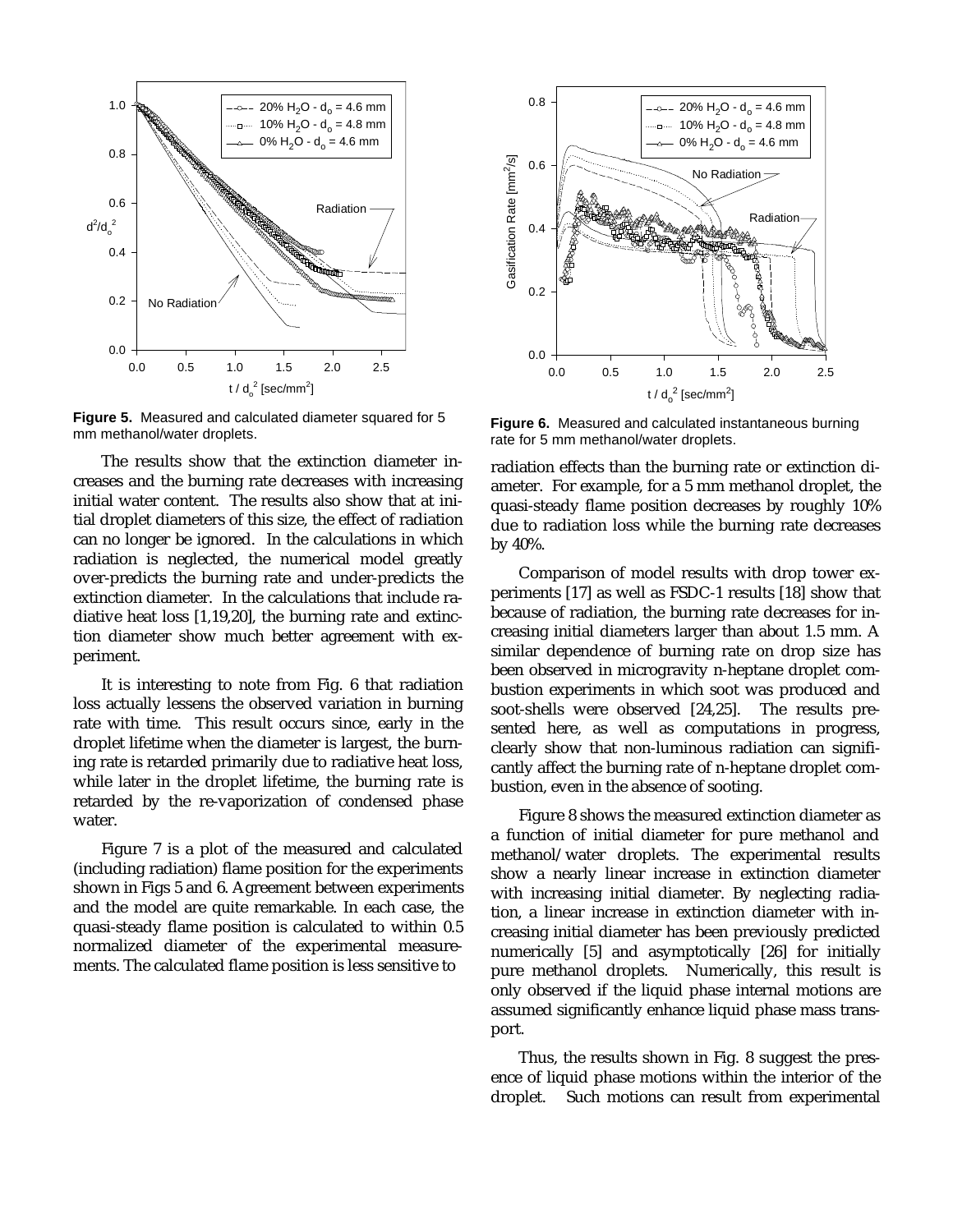methods of droplet generation and deployment and they may also be caused by thermal and/or solutal Marangoni effects [5,17,26].



**Figure 7.** Measured and calculated flame position for 5 mm methanol/water droplets.



**Figure 8.** Extinction diameter as a function of initial diameter for methanol/water mixtures. Symbols are experimental results; Lines are calculated results.

The calculations shown in Fig. 8 (which include the effect of radiation) show a nearly linear increase in extinction diameter with increasing initial diameter until a critical initial diameter is reached. For larger initial diameters, the extinction diameter quickly approaches the initial diameter because extinction occurs before the establishment of quasi-steady burning. The radiative extinction phenomena for droplet burning was studied by Chao, *et al* [ 27] using asymptotics.

In FSDC-1 experiments on methanol and methanol/water mixtures, large droplets were exceedingly difficult to ignite and required several applications of the ignition source. It should be noted, however, that the time-dependent model employed here predicts that droplets larger than the critical diameter noted above, ignite but extinguish after very short, unsteady burning times. Transient burning may exist for varying times dependent on the ignition energy, but quasi steady burning will not occur prior to extinction.

## Summary

Here, it has been shown that isolated droplet combustion problems can be utilized to develop, validate, and study the interactions of physical and chemical sub-models for chemically reacting systems. Thus, numerical modeling methodology and sub-model refinements for physical and chemical processes, along with advances in experimental diagnostics, add yet another uni-dimensional combustion venue to those previously available (i.e. gaseous, laminar premixed and diffusion flames). Simultaneous comparison of multiple parameters in such venues give increased confidence in the developed sub-models and their interactions. The resulting complex sub-models yield the bases for developing simplified representations that are compatible with the computational constraints of multidimensional models for heterogeneous combustion problems such as sprays.

# **References**

÷,

1. Marchese, A. J., Ph. D. Dissertation, Department of M.A.E., Princeton University (1996).

2. Held, T. J., Marchese, A. J., and Dryer, F. L., *Comb. Sci. Tech*., In press (1996).

3. Cho, S. Y., Yetter, R. A., and Dryer, F. L., *J. Comp. Phys.* **102**, 160-179 (1992).

4. Kee, R. J., Dixon-Lewis, J., Warnatz, J. Coltrin, J. A., and Miller, J. A.,*SAND86-8246* (1986).

5. Marchese, A.J. and Dryer, F.L., *Combust. Flame*, **105**, 104 (1996).

6. Williams, F. A., and Dryer, F. L. *Science Requirements Document for the Droplet Combustion Experiment*, NASA Lewis Research Center, Cleveland, OH (1994).

7. Faeth, G. M., and Olson (1968). *Transactions of the ASME,* 1793 (1968)*.*

8. Warnatz, J. *Twentieth Symposium (International) on Combustion,* The Combustion Institute, Pittsburgh, PA, 1984, p. 845.